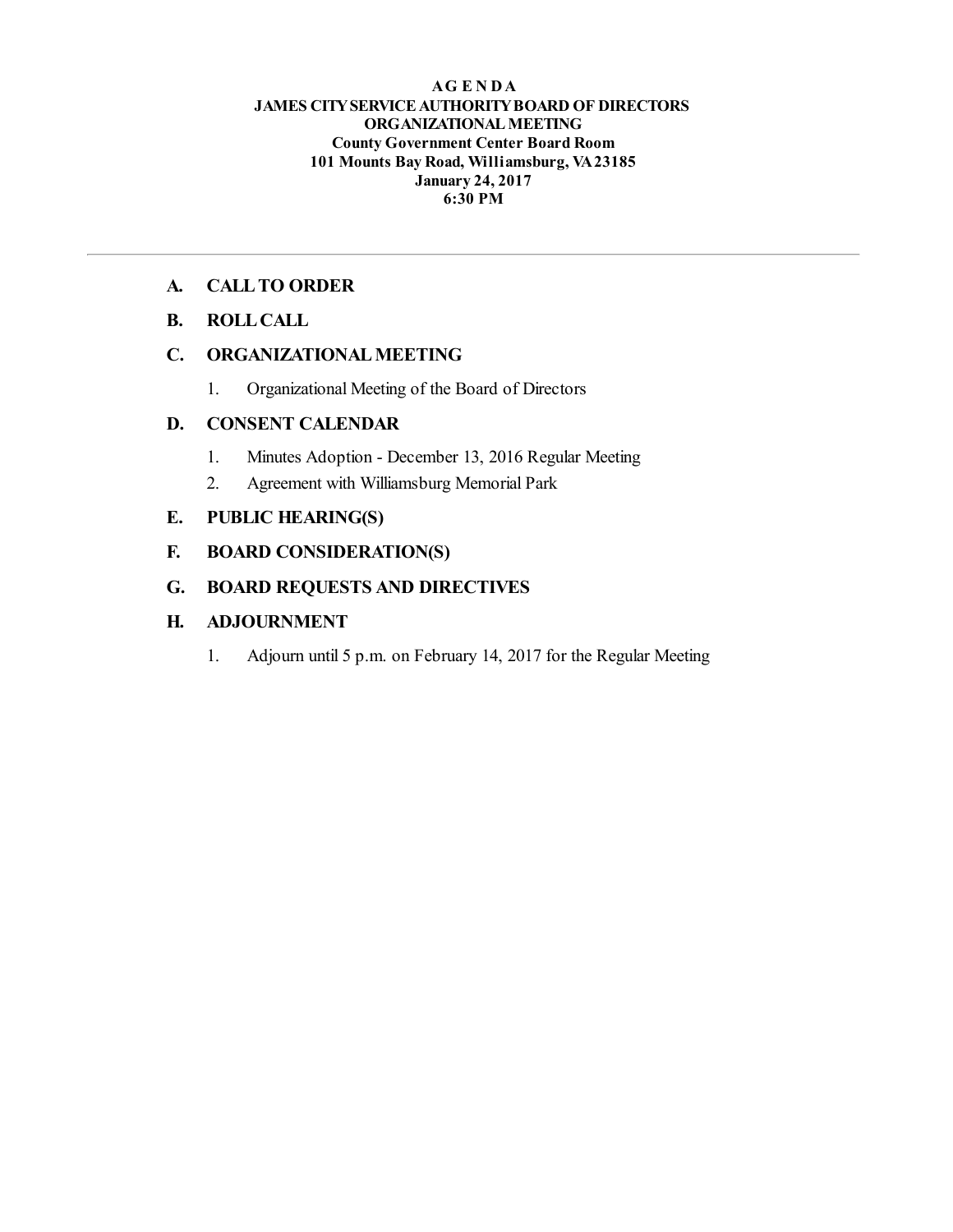# **AGENDAITEM NO. C.1.**

# **ITEM SUMMARY**

| DATE:    | 1/24/2017                                        |
|----------|--------------------------------------------------|
| TO:      | Board of Directors                               |
| FROM:    | Adam R. Kinsman, County Attorney                 |
| SUBJECT: | Organizational Meeting of the Board of Directors |
|          |                                                  |

# **ATTACHMENTS:**

| Description | Type       |
|-------------|------------|
| <b>Memo</b> | Cover Memo |
| Reso        | Resolution |
|             |            |

## **REVIEWERS:**

| Reviewer        | Action   | Date                 |
|-----------------|----------|----------------------|
| Kinsman, Adam   | Approved | 1/13/2017 - 4:55 PM  |
| Burcham, Nan    | Approved | 1/13/2017 - 4:57 PM  |
| Kinsman, Adam   | Approved | 1/17/2017 - 11:02 AM |
| Fellows, Teresa | Approved | 1/17/2017 - 12:44 PM |
| Purse, Jason    | Approved | 1/17/2017 - 12:53 PM |
| Fellows, Teresa | Approved | 1/17/2017 - 1:19 PM  |
|                 |          |                      |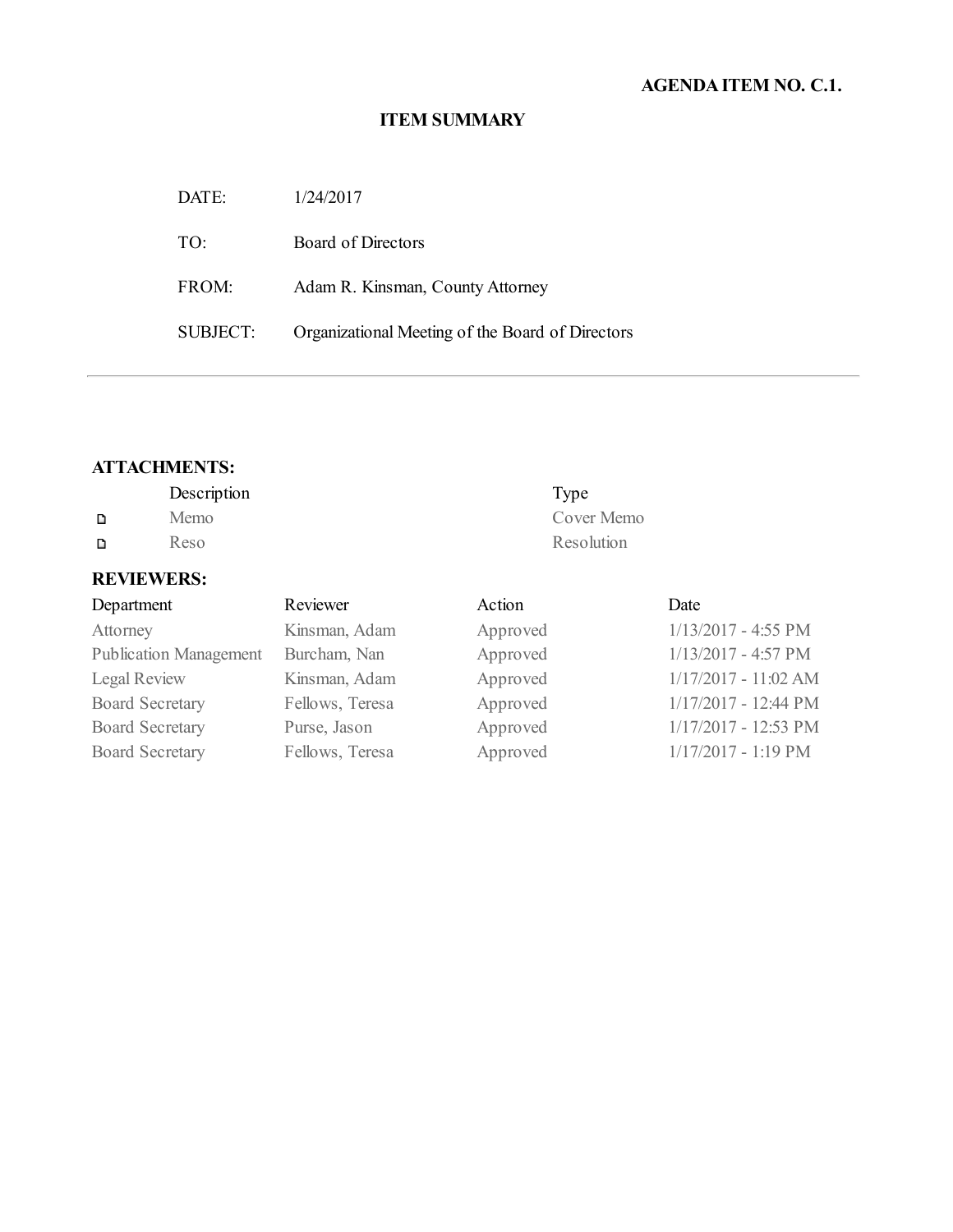#### **M E M O R A N D U M**

| DATE:           | January 24, 2017                                 |
|-----------------|--------------------------------------------------|
| TO:             | The Board of Supervisors                         |
| FROM:           | Adam R. Kinsman, County Attorney                 |
| <b>SUBJECT:</b> | Organizational Meeting of the Board of Directors |

The Board should first take action on the election of the chairman and the vice chairman. Following those elections, I have attached for your consideration a resolution establishing times and dates of your meetings for the year 2017 and the date of the 2018 organizational meeting as well as proposed parliamentary rules to assist in the conducting of your business. These rules are consistent with past years.

In light of the recent changes made to the Board of Supervisors meeting dates and times, I have changed the James City Service Authority meetings from the fourth Tuesday of each month to the second Tuesday at 5:00 p.m. In response to comments from the Board members, I have changed the date of the 2018 organizational meeting from the fourth Tuesday of the month to occur on the same date as the Board of Supervisors' organizational meeting.

I recommend adoption of the attached resolution.

ARK/nb BOD-OrgMtg-mem

Attachment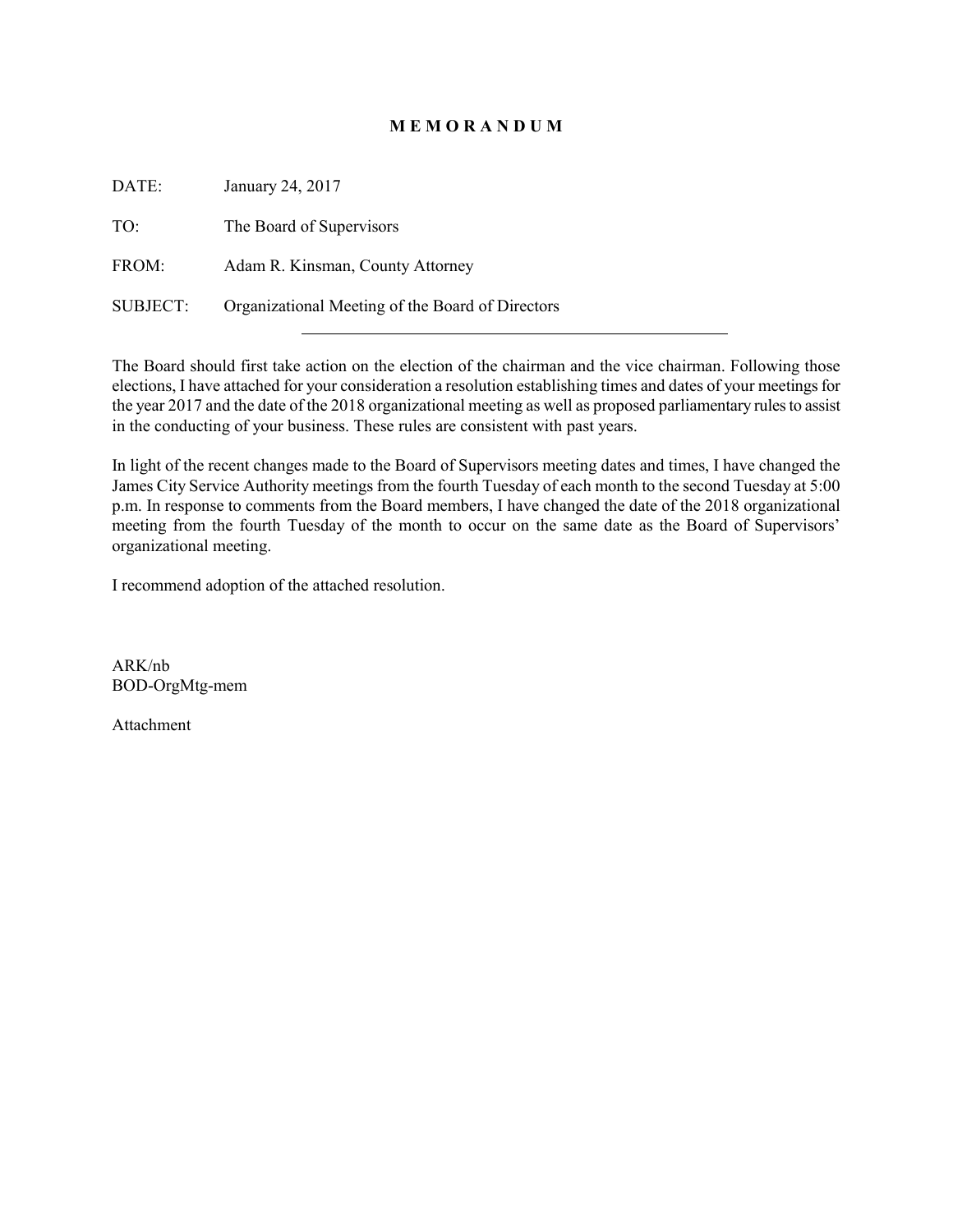#### **R E S O L U T I O N**

#### ORGANIZATIONAL MEETING OF THE BOARD OF DIRECTORS

- WHEREAS, the Board of Directors of the James City Service Authority, James City County, Virginia, is desirous of establishing rules for the conducting of its business for the year of 2017.
- NOW, THEREFORE, BE IT RESOLVED by the Board of Directors of the James City Service Authority, James City County, Virginia, that the following rules shall apply for the year 2017.
	- 1. Regular meetings of the Board of Directors shall be held at 5:00 p.m., or as soon thereafter as the Board may call the meeting to order, on the second Tuesday of each month.
	- 2. The 2018 organizational meeting shall be held on the first Tuesday in January 2018 at 4:00 p.m. or as soon thereafter as the Board may call the meeting to order.
	- 3. The Board of Directors agrees to follow Robert's Rules of Order, Newly Revised 10th Edition, October 2000, and more specifically, the provisions which pertain to the "Conduct of Business in Boards," at page 469 et seq., in particular, the "Procedure in Small Boards" as follows:
		- a. Members are not required to obtain the floor before making motions or speaking, which they can do while seated.
		- b. Motions need not be seconded.
		- c. There is no limit to the number of times a member can speak to a question, and motions to close or limit debate generally should not be entertained.
		- d. Informal discussion of a subject is permitted while no motion is pending.
		- e. The chairman can speak in discussion without leaving the chair and can make motions and votes on all questions.

\_\_\_\_\_\_\_\_\_\_\_\_\_\_\_\_\_\_\_\_\_\_\_\_\_\_\_\_\_\_\_\_\_\_\_\_

|                        | Chairman, Board of Directors   |              |     |         |
|------------------------|--------------------------------|--------------|-----|---------|
|                        |                                | <b>VOTES</b> |     |         |
| ATTEST:                |                                | AYE          | NAY | ABSTAIN |
|                        | <b>MCGLENNON</b>               |              |     |         |
|                        | <b>LARSON</b>                  |              |     |         |
| Bryan J. Hill          | <b>ONIZUK</b><br><b>SADLER</b> |              |     |         |
| Secretary to the Board | <b>HIPPLE</b>                  |              |     |         |

Adopted by the Board of Directors of the James City Service Authority, James City County, Virginia, this 24th day of January, 2017.

BOD-OrgMtg-res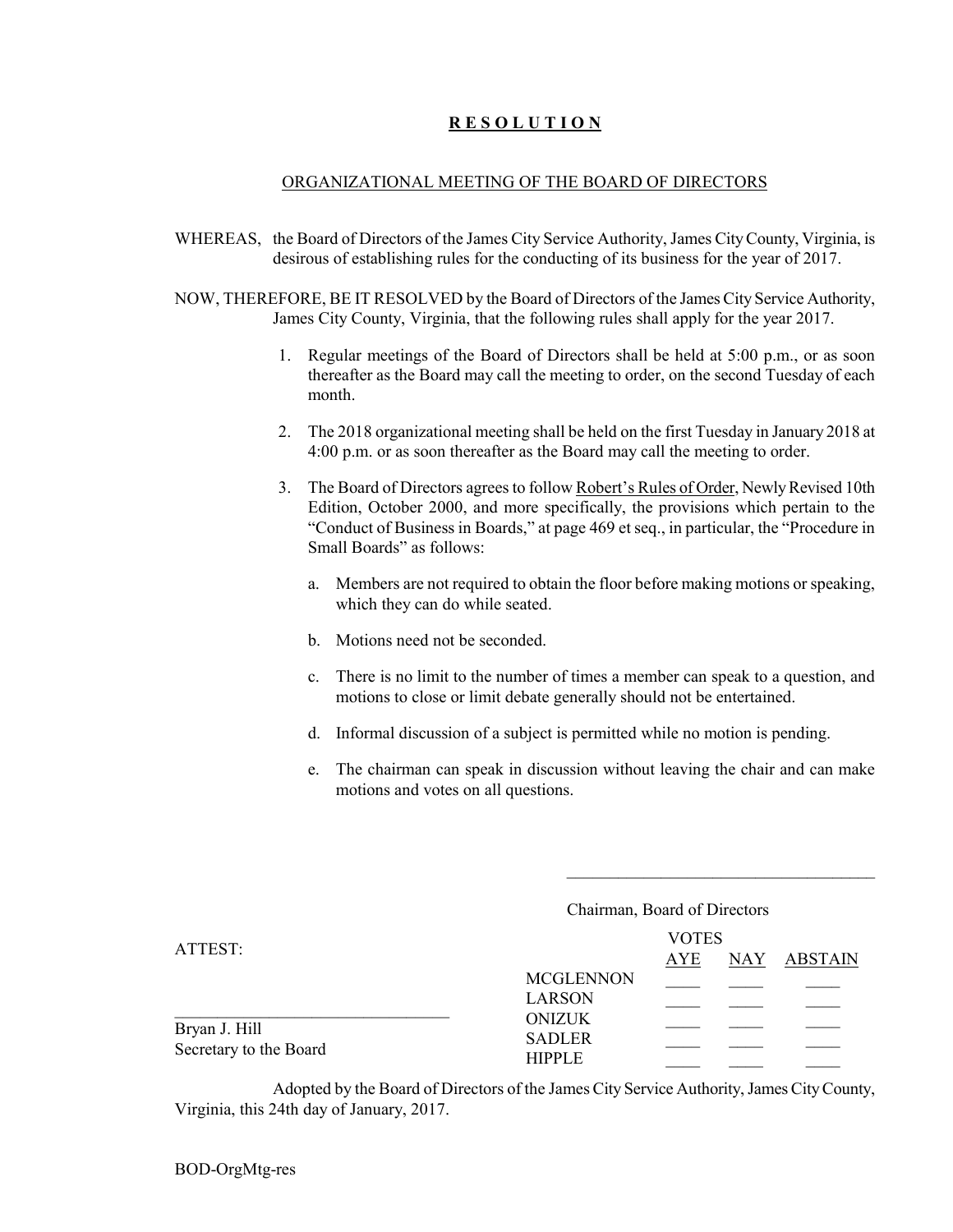# **AGENDAITEM NO. D.1.**

# **ITEM SUMMARY**

| DATE:           | 1/24/2017                                            |
|-----------------|------------------------------------------------------|
| TO:             | The Board of Directors                               |
| FROM:           | Teresa J. Fellows, Administrative Coordinator        |
| <b>SUBJECT:</b> | Minutes Adoption - December 13, 2016 Regular Meeting |

# **ATTACHMENTS:**

|                        | Description       |                 | Type           |                        |
|------------------------|-------------------|-----------------|----------------|------------------------|
| D                      | <b>Minutes</b>    |                 | <b>Minutes</b> |                        |
|                        | <b>REVIEWERS:</b> |                 |                |                        |
| Department             |                   | Reviewer        | Action         | Date                   |
| <b>Board Secretary</b> |                   | Fellows, Teresa | Approved       | $1/17/2017 - 10:59$ AM |
|                        |                   |                 |                |                        |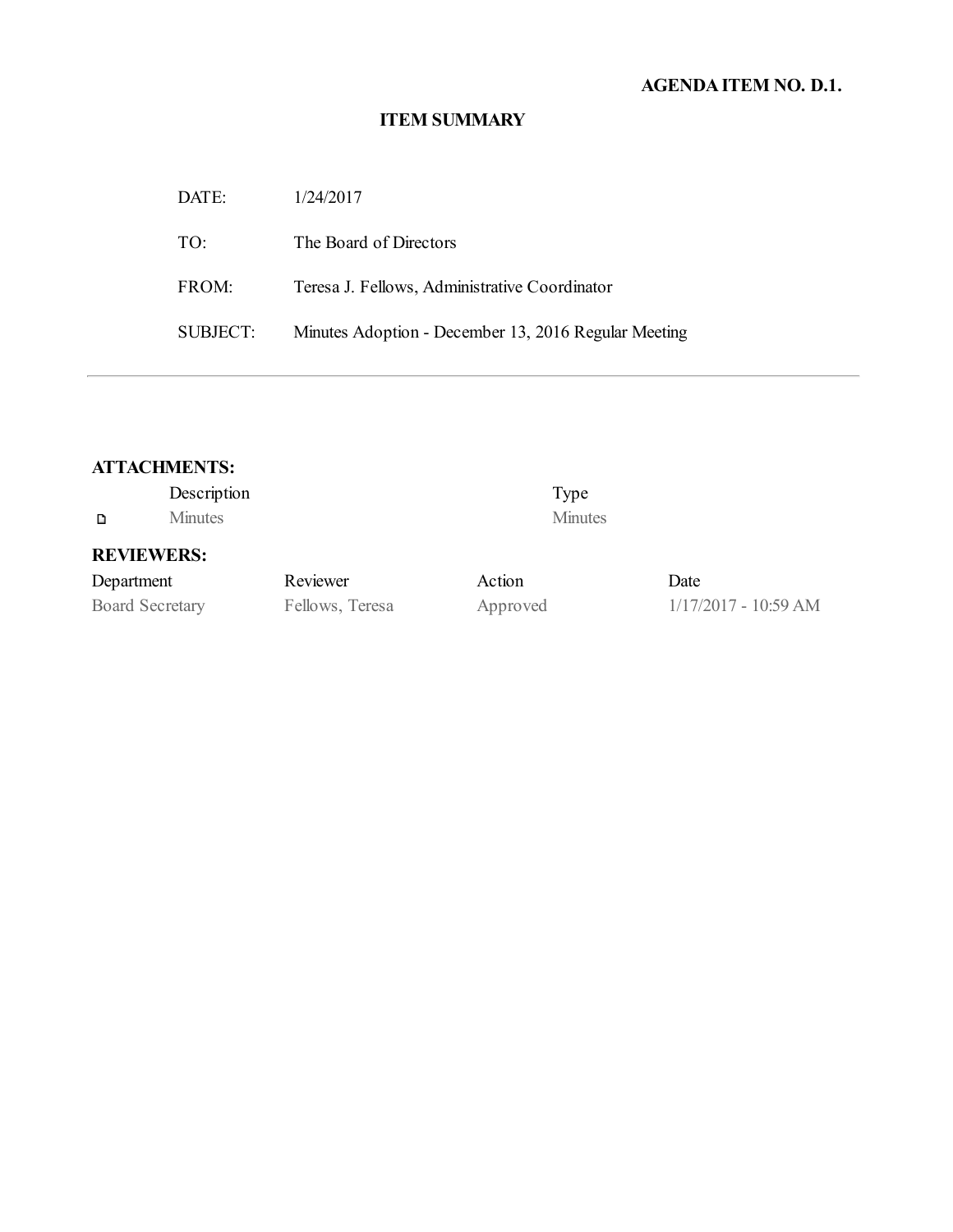#### **MINUTES JAMES CITYCOUNTYBOARD OF DIRECTORS REGULAR MEETING County Government Center Board Room 101 Mounts Bay Road, Williamsburg, VA23185 December 13, 2016 6:30 PM**

## **A. CALLTO ORDER**

#### **B. ROLLCALL**

John J. McGlennon, Roberts District Ruth M. Larson, Berkeley District P. Sue Sadler, Vice-Chairman, Stonehouse District Michael J. Hipple, Powhatan District Kevin D. Onizuk, Chairman, Jamestown District

Bryan J. Hill, Secretary to the Board Adam R. Kinsman, County Attorney M. Douglas Powell, General Manager, James City Service Authority

#### **C. CONSENT CALENDAR**

1. Minutes Adoption - November 22, 2016 Regular Meeting

Amotion to Approve was made by Michael Hipple and the motion result was Passed. AYES: 4 NAYS: 0 ABSTAIN: 0 ABSENT: 1 Ayes: McGlennon, Larson, Hipple, Onizuk

Absent: Sadler

#### **D. PUBLIC HEARING(S)**

**E. BOARD CONSIDERATION(S)**

#### **F. BOARD REQUESTS AND DIRECTIVES**

Mr. Onizuk highlighted that the annual financial statements show a reduction in operating expenses over the last two years while the revenues have remained consistent and flat. He is happy to see that the Service Authority has been able to make efficiencies and be positive stewards of the citizen's dollars. He congratulated Mr. Powelland the Authority on their strong fiscal management.

#### **G. GENERALMANAGER'S UPDATE**

Mr. Powell stated that staff did meet with the Department of Environmental Quality (DEQ) last week regarding the groundwater withdrawal permit. He believes the meeting was productive and successfulas they talked through a number of issues. Staff has made written comments back to DEQ this week,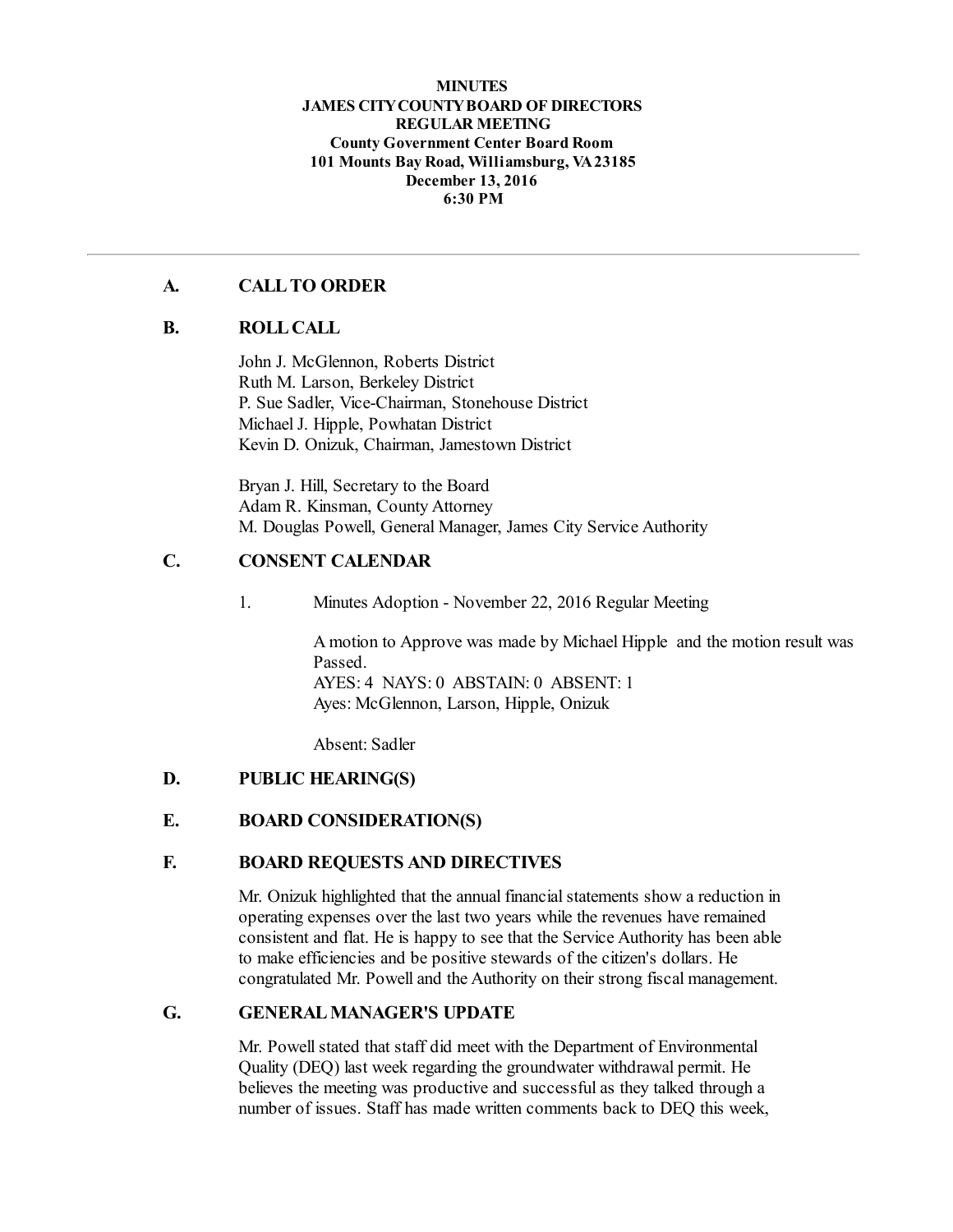and he believes that many of the issues facing us will be moving toward a resolution.

The Board thanked Mr. Powelland his staff for all of their efforts in resolving our future water concerns.

## **H. ADJOURNMENT**

1. Adjourn until 6:30 p.m. on January 24, 2017 for the Organizational Meeting

Amotion to Adjourn was made by Michael Hipple and the motion result was Passed.

AYES: 4 NAYS: 0 ABSTAIN: 0 ABSENT: 1 Ayes: McGlennon, Larson, Hipple, Onizuk

Absent: Sadler

At 7:29 p.m., Mr. Onizuk adjourned the Board.

Bryan J. Hill **Secretary to the Board**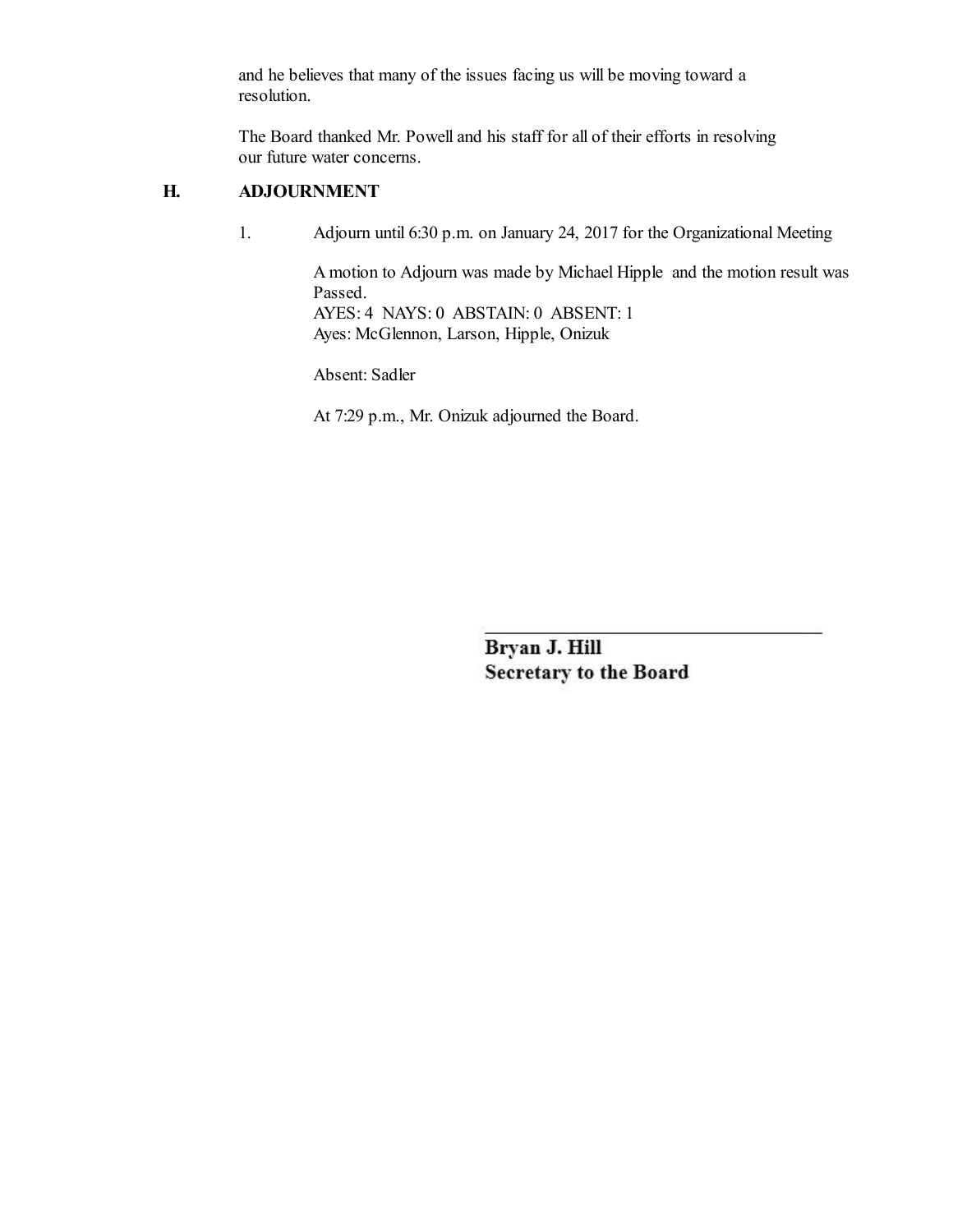# **AGENDAITEM NO. D.2.**

## **ITEM SUMMARY**

| DATE:    | 1/24/2017                                 |
|----------|-------------------------------------------|
| TO:      | The Board of Directors                    |
| FROM:    | M. Douglas Powell, General Manager        |
| SUBJECT: | Agreement with Williamsburg Memorial Park |

# **ATTACHMENTS:**

|   | Description | Type            |
|---|-------------|-----------------|
| D | Memo        | Cover Memo      |
| D | Resolution  | Resolution      |
| D | Agreement   | Backup Material |
| D | Map         | Exhibit         |
|   |             |                 |

# **REVIEWERS:**

| Reviewer        | Action   | Date                  |
|-----------------|----------|-----------------------|
| Powell, Doug    | Approved | $1/13/2017 - 9:27 AM$ |
| Burcham, Nan    | Approved | $1/13/2017 - 9:38$ AM |
| Kinsman, Adam   | Approved | 1/13/2017 - 4:56 PM   |
| Fellows, Teresa | Approved | $1/17/2017 - 8:06 AM$ |
| Purse, Jason    | Approved | 1/17/2017 - 12:51 PM  |
| Fellows, Teresa | Approved | 1/17/2017 - 1:19 PM   |
|                 |          |                       |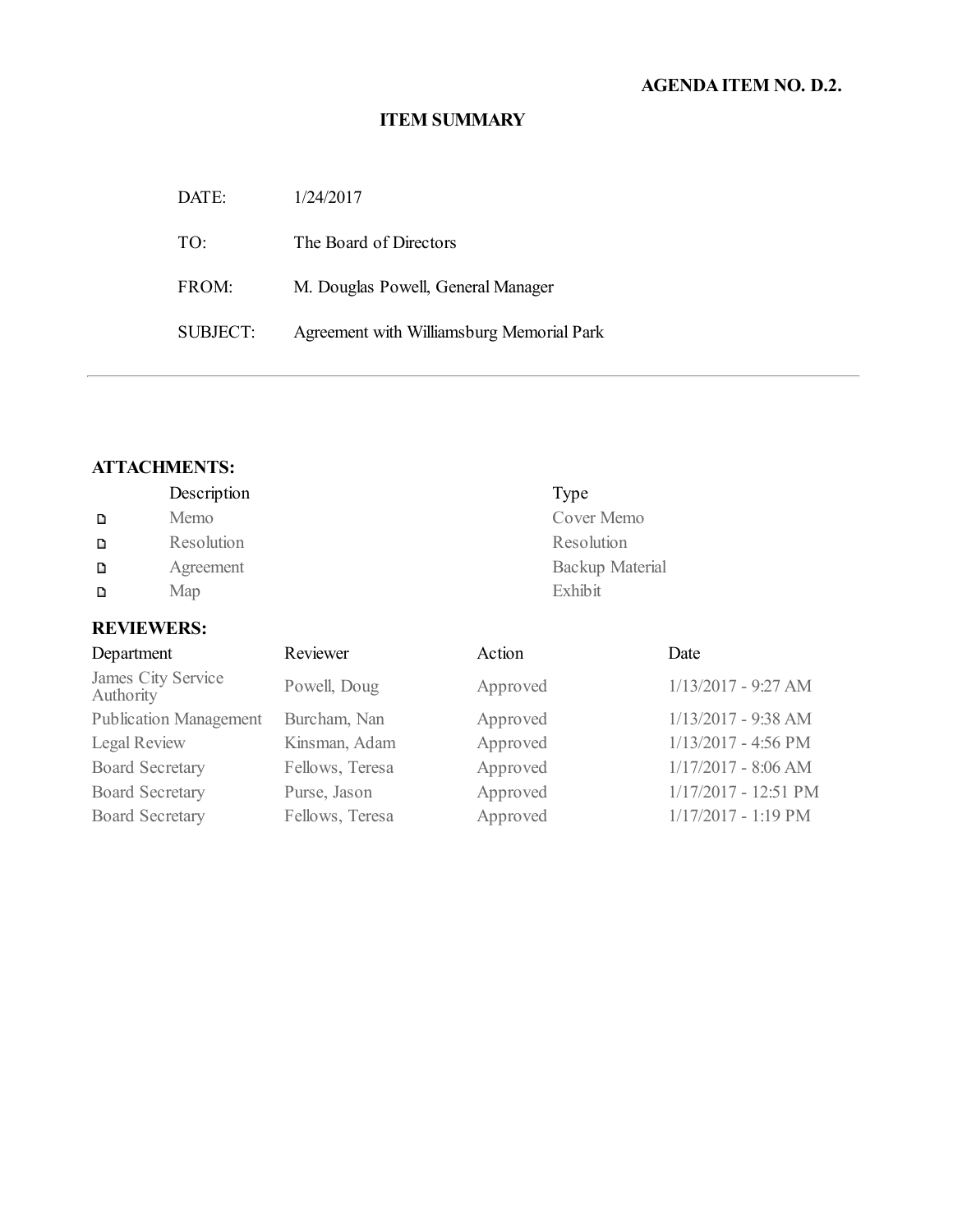#### **M E M O R A N D U M**

DATE: January 24, 2017 TO: The Board of Directors FROM: Doug Powell, General Manager, James City Service Authority SUBJECT: Agreement with Williamsburg Memorial Park

The James City Service Authority (JCSA) leases property from Williamsburg Memorial Park, Inc. (WMP) on which the JCSA operates a well facility. WMP has also granted JCSA an easement along the existing access road from King William Road so that JCSA can access the well facility.

WMP recently completed significant repairs to this road and requested that JCSA contribute funds for the project since JCSA uses the road daily. Staff agreed that it was fair for JCSA to participate, and negotiated the attached Agreement.

The proposed Agreement provides for JCSA to provide a one-time payment of \$12,500, which is 50% of the repair costs for the portion of the road that is shared by JCSA and WMP. Under the Agreement, JCSA would also begin paying WMP \$1,500 per year for maintenance for the shared portion of the road. JCSA is not contributing to any costs with the portion of the road used solely by WMP.

It should also be noted that under a previous agreement, JCSA was proving water to WMP at no cost. The proposed Agreement would end that practice and JCSA would begin to charge WMP for its water consumption.

Staff recommends approval of the resolution.

DP/kb WMP-mem

**Attachments**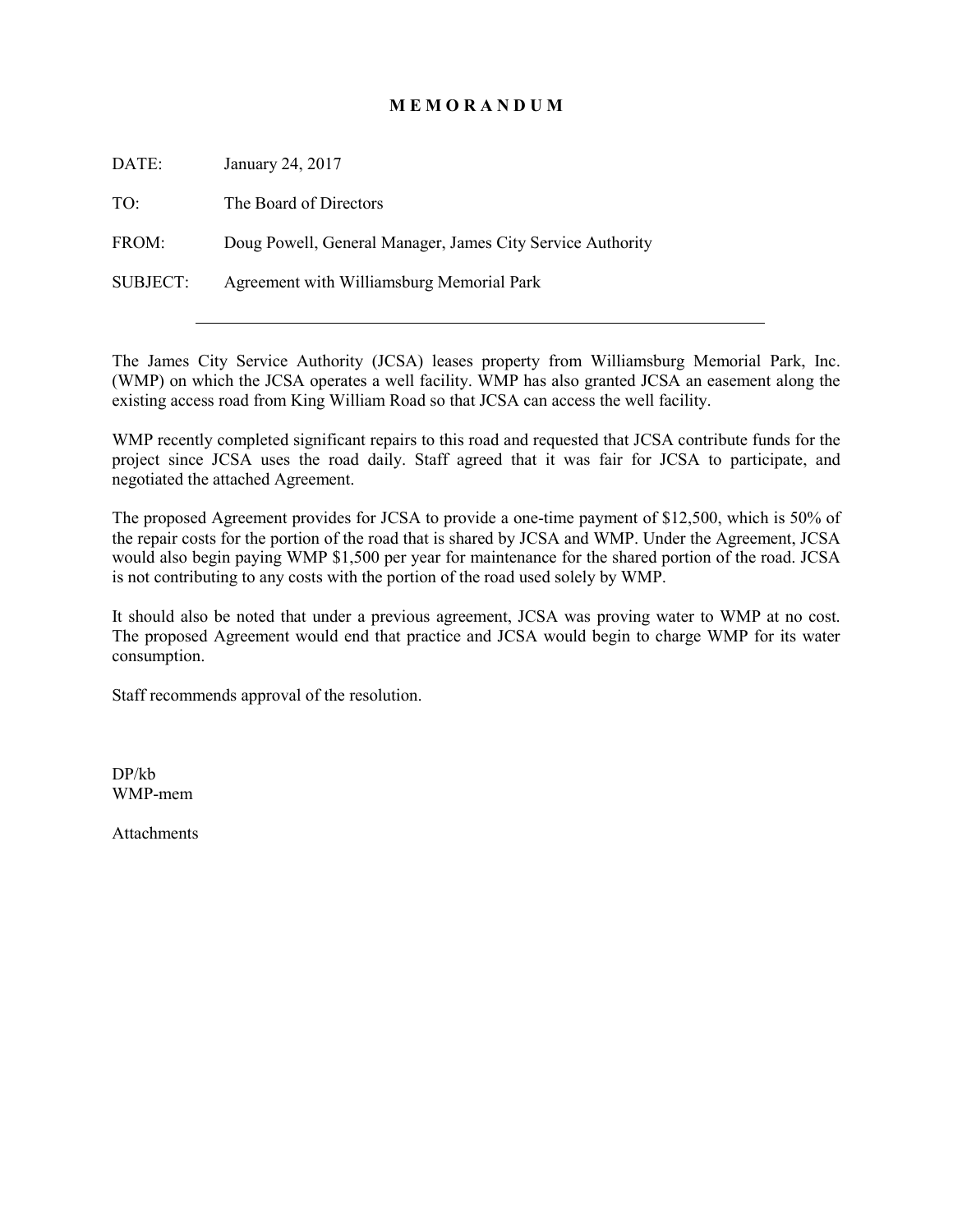#### **R E S O L U T I O N**

#### AGREEMENT WITH WILLIAMSBURG MEMORIAL PARK

- WHEREAS, the James City Service Authority (JCSA) leases property from Williamsburg Memorial Park, Inc. (WMP) to operate a well facility; and
- WHEREAS, WMP has granted JCSA an easement along the existing access road from King William Road so that JCSA can access the well facility; and
- WHEREAS, JCSA has agreed to participate in the repair and maintenance of that part of the road that is used jointly by JCSA and WMP.
- NOW, THEREFORE, BE IT RESOLVED that the Board of Directors of the James City Service Authority, James City County, Virginia, hereby authorizes the General Manager to execute the attached Agreement with Williamsburg Memorial Park, Inc.

\_\_\_\_\_\_\_\_\_\_\_\_\_\_\_\_\_\_\_\_\_\_\_\_\_\_\_\_\_\_\_\_\_\_\_\_

|                        | Chairman, Board of Directors   |              |     |         |
|------------------------|--------------------------------|--------------|-----|---------|
|                        |                                | <b>VOTES</b> |     |         |
| ATTEST:                |                                | AYE          | NAY | ABSTAIN |
|                        | <b>MCGLENNON</b>               |              |     |         |
|                        | <b>LARSON</b>                  |              |     |         |
| Bryan J. Hill          | <b>ONIZUK</b><br><b>SADLER</b> |              |     |         |
| Secretary to the Board | <b>HIPPLE</b>                  |              |     |         |

Adopted by the Board of Directors of the James City Service Authority, James City County, Virginia, this 24th day of January, 2017.

WMP-res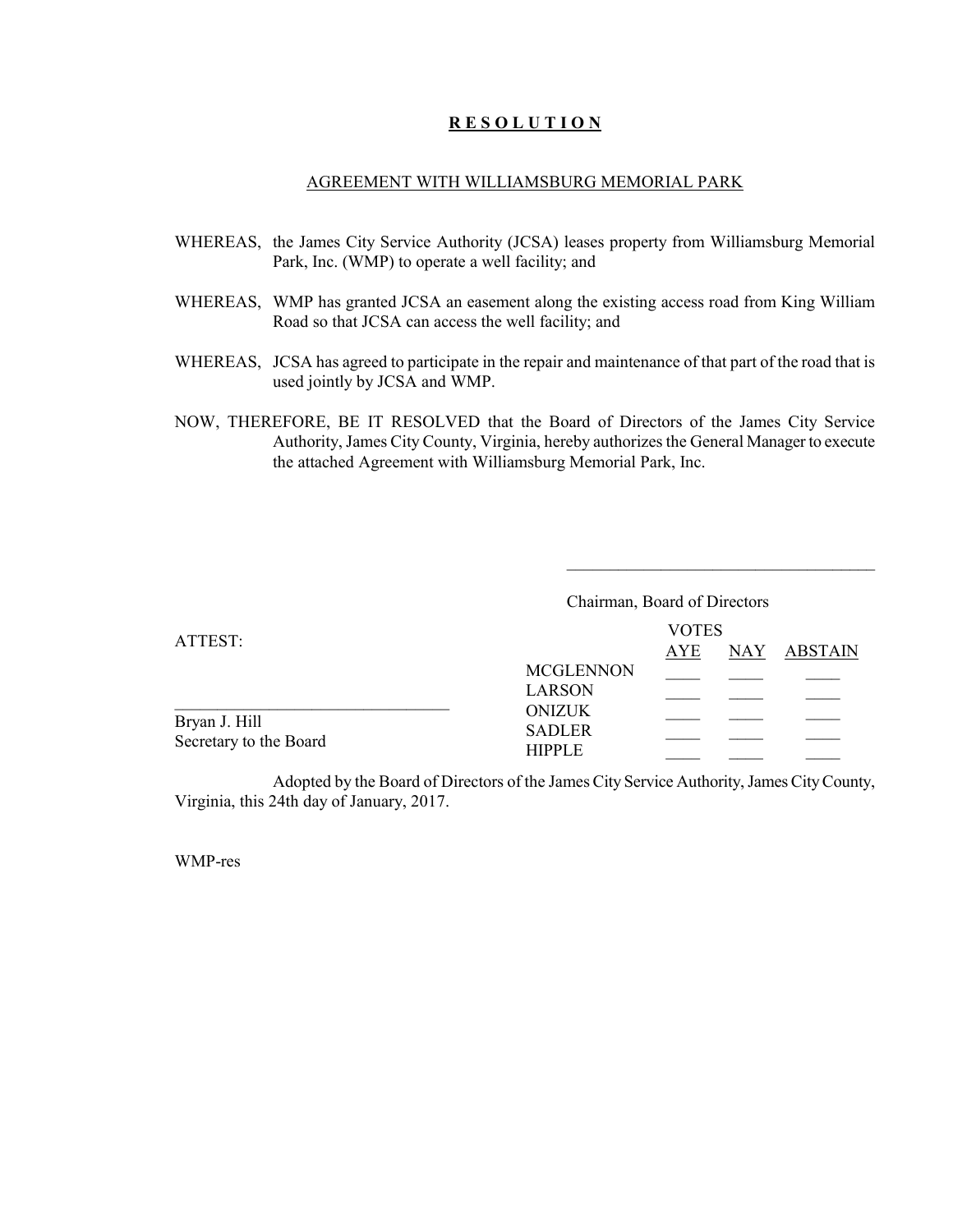Tax Map Parcels: 3220100109 PREPARED BY & RETURN TO: 324020001 1A M. Anderson Bradshaw P.O.Box456 Toano,VA 23168

THIS AGREEMENT is made this  $15<sup>th</sup>$  day of November, 2016, by and between WILLIAMSBURG MEMORIAL PARK, NC., referred to as WMP, which is designated as both grantor and grantee for indexing purposes, and JAMES CITY SERVICE AUTHORITY, referred to as JCSA, which is designated as both <sup>a</sup> grantor and <sup>a</sup> grantee for indexing purposes.

Whereas, JCSA is the leaseholder of <sup>a</sup> <sup>99</sup> year lease of <sup>a</sup> well lot adjacent to the property of WMP, which lease was originally granted to Commonwealth Water and Sewer Company and which was assigned to Ewell Water and Sewer Company by assignment dated March 9, 1967, recorded in James City County Deed Book 110, page 536, and which was subsequently assigned to JCSA by deed and assignment dated November 2, 1978, recorded in James City County Deed Book 192, page 751, referred to collectively as "the Lease", and

Whereas, the lease terms, as clarified and as assumed by JCSA by the assignments referenced above, obligate the lessee to "supply potable water ... to Williamsburg Memorial Park, Inc., to be used for cemetery purposes during the term of this lease ...", and

Whereas, by deed of easement dated November 15, 1993, recorded in James City County Deed Book 670, page 173, WMP granted to JCSA various easements including "A variable width permanent easement for ingress and egress along the existing access road to Williamsburg Memorial Park from King William Way to <sup>a</sup> point on said access road where <sup>a</sup> proposed 25' permanent easement to an existing J.C.S.A. well lot intersects", referred to as "the Variable Width Access Easement", and

Whereas, the deed of easement referred to above included no specific provision allocating the costs of maintenance and repair of the Variable Width Access Easement, and

Whereas, WMP has recently undertaken extraordinary maintenance and repair of the Variable Width Access Easement, and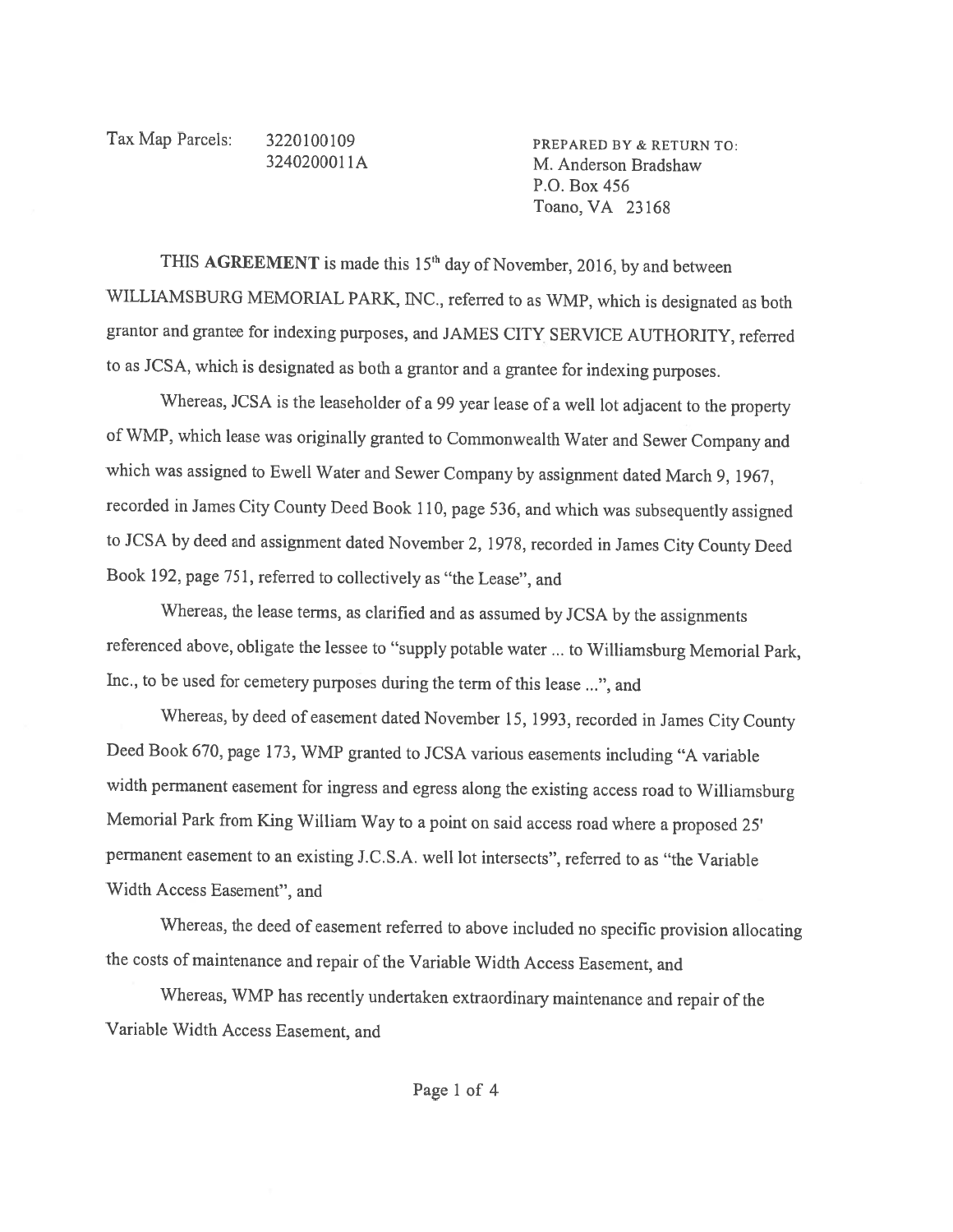Whereas, WMP and JCSA desire to amend the agreement under which JCSA provides water to WMP and they desire to specify their respective obligations with regard to maintenance and repair of the Variable Width Access Easement,

Now, therefore:

For and in consideration of the premises, WMP and JCSA agree as follows:

1. From the date of this Agreement, JCSA shall no longer have an obligation to provide water to WMP under the terms of the Lease, and WMP does hereby RELEASE any rights to <sup>a</sup> water supply under the terms of the Lease.

2. JCSA shall provide water and wastewater collection to WMP on the same basis and at the same fixed consumption charges as to any other customer of James City Service Authority of the same category. JCSA acknowledges and agrees that WMP is already connected to the JCSA public water and wastewater systems with an installed meter and, consequently, no additional connection or Systems Facilities Fees or Local Facilities Fees for the current meter or connections to the public water system and wastewater collection system will be charged.

3. Within <sup>30</sup> days of the date of this Agreement JCSA will pay to WMP the sum of \$12,500 as its full contribution for maintenance and repairs to the Variable Width Access Easement through June 30, 2016, and WMP does hereby RELEASE JCSA from all other claims for maintenance and repair of the Variable Width Access Easement prior to that date.

4. Commencing with the fiscal year beginning July 1,2016, JCSA will pay to WMP an annual fee of \$1,500.00, adjusted as set out below, as its full contribution towards the maintenance and repair of the Variable Width Access Easement. WMP will be solely responsible for maintenance and repair of the Variable Width Access Easement from July 1, 2016, forward, and WMP covenants that it will keep the roadway used in common by JCSA and WMP within the easement in good and safe repair, including repairing and replacing the road surface, clearing obstructions, cleaning or recutting ditches as necessary, removing snow, unplugging or opening culverts or drainpipes, and performing any and all other necessary work required to maintain the road in <sup>a</sup> condition that will allow for reasonable and safe access by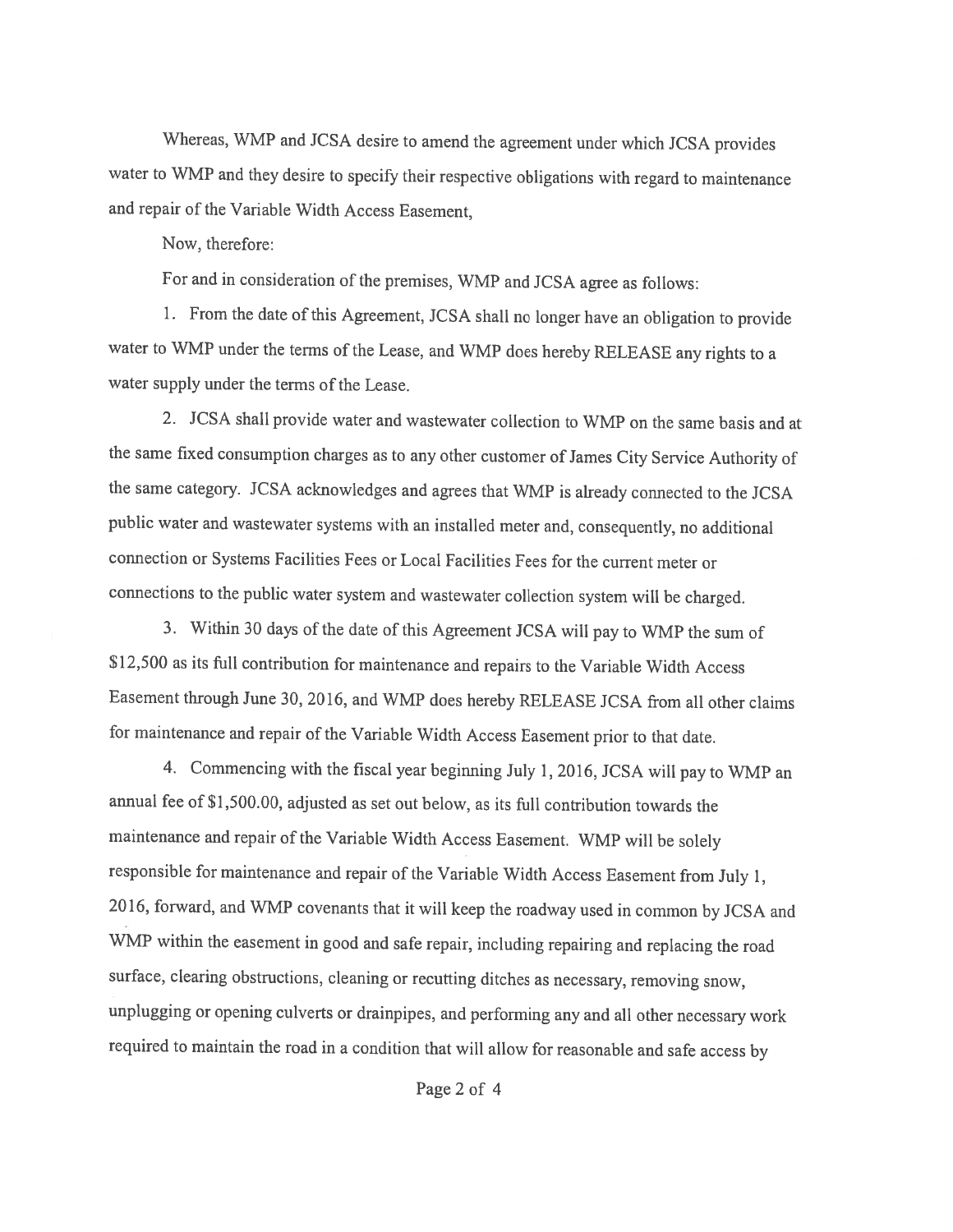passenger vehicles and light and medium duty trucks up to class 4. The foregoing notwithstanding, in the event JCSA or an agent, employee, contractor or invitee of JCSA damages the road within the easement other than ordinary wear and tear, then JCSA shall be required to repair such damage and bear the cost thereof exclusively.

The first annual maintenance fee shall be due upon the signing of this Agreement and on September <sup>1</sup> of each year thereafter upon billing by WMP and continuing until the Variable Width Access Easement is released.

The annual maintenance fee shall be adjusted each July <sup>1</sup> in accordance with the Consumer Price Index, South Region, All Items, (the "Index") as published by the Bureau of Labor Statistics of the United States Department of Labor, increasing or decreasing by the same percentage as the Index has changed since the previous July 1.

JCSA will be solely responsible for maintenance and repair of the connecting road used exclusively by JCSA which extends between the JCSA well lot and the access road used in common by JCSA and WMP.

Witness the following signatures and seals:

#### WILLIAMSBURG MEMORIAL PARK, INC.

By

JAMES KELLY, President

## JAMES CITY SERVICE AUTHORITY

By

M. DOUGLAS POWELL, General Manager

Page 3 of 4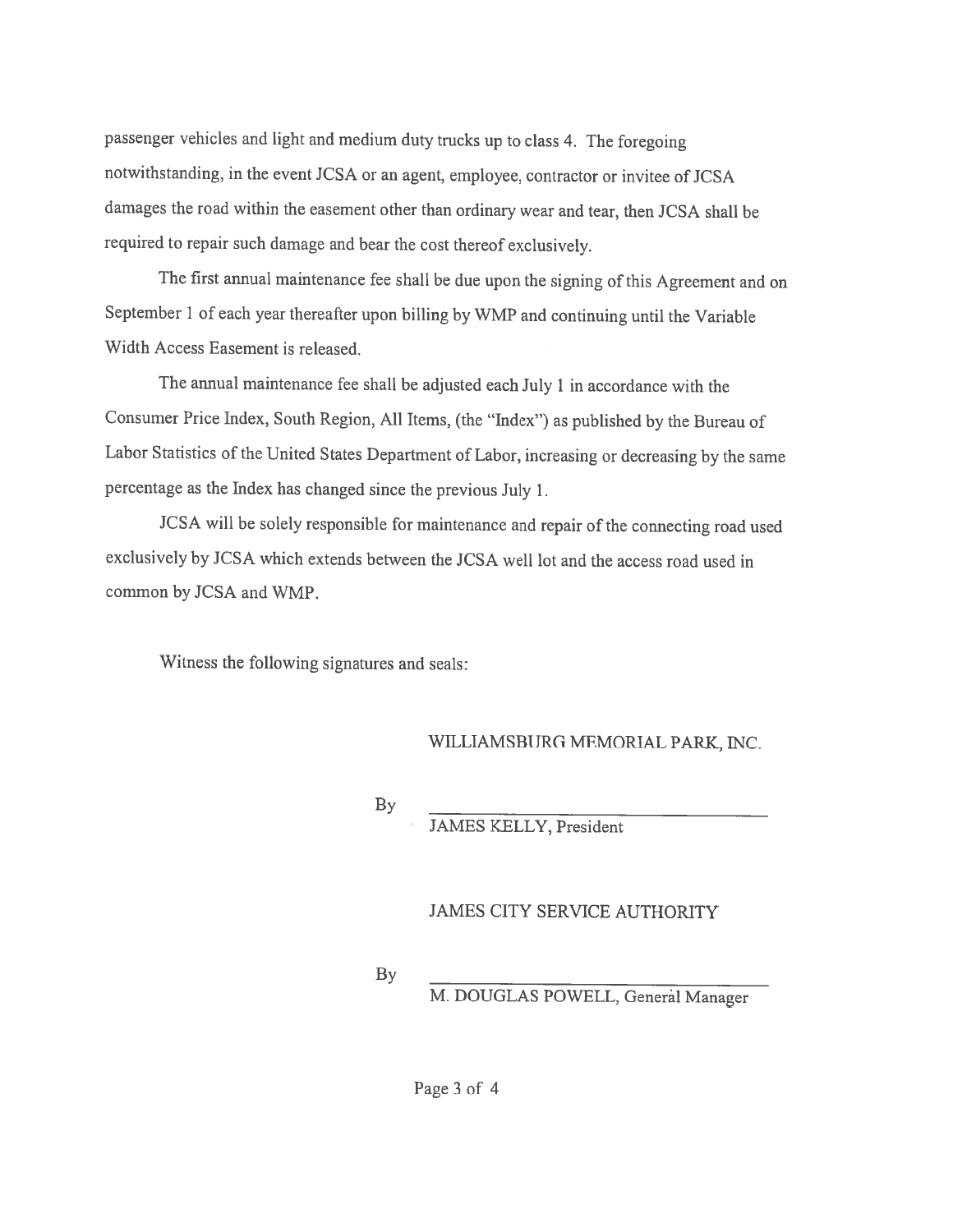## STATE OF VIRGINIA

CITY/COIJNTY OF

Subscribed and acknowledged before me by Jim Kelly, President of Williamsburg Memorial Park, Inc., whose name is signed to the foregoing instrument dated November 15, 2016, onthis dayof ,2016.

> Notary Public Notary Registration No. My Commission Expires:

## STATE OF VIRGINIA

¥,

CITY/COUNTY OF

Subscribed and acknowledged before me by M. Douglas Powell, General Manager of James City Service Authority, whose name is signed to the foregoing instrument dated November 15,2016,onthis dayof ,2016.

> Notary Public Notary Registration No. My Commission Expires: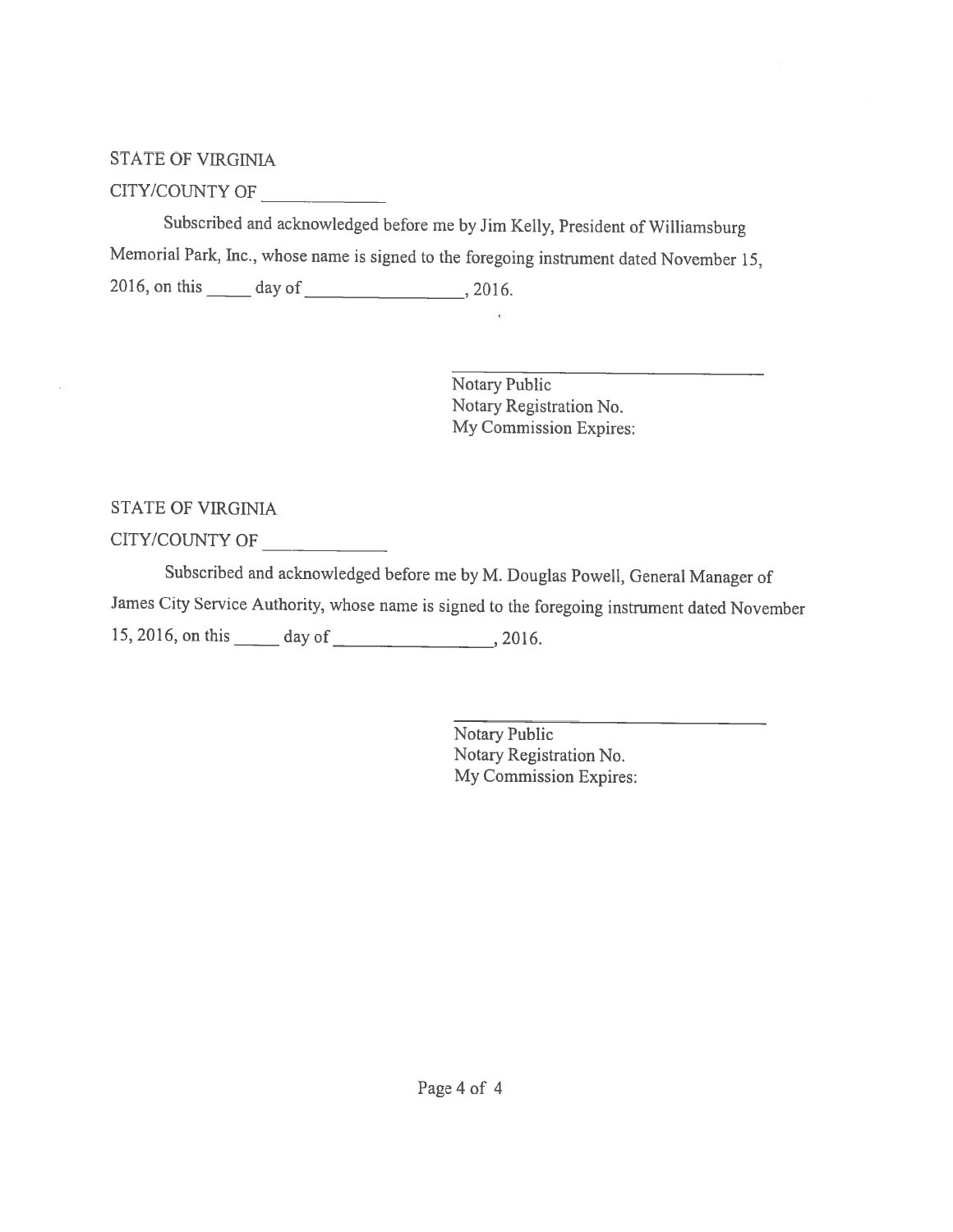